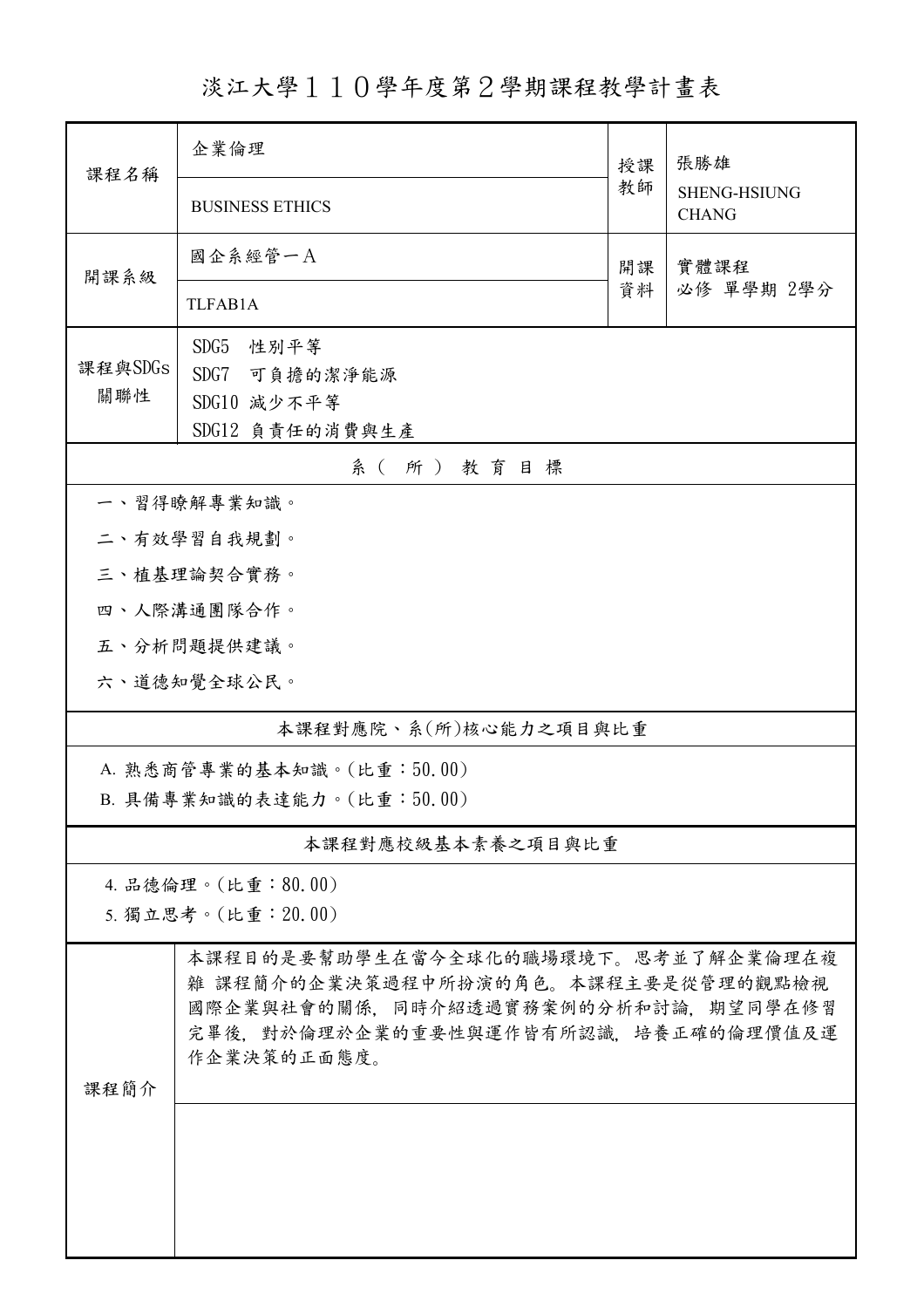| Recent scandals such as Enron indicate us that even in business there's a<br>lot more at stake than the bottom line. Some sense of ethical behavior is<br>needed as well. In this course, I'll lecture some of the ethical issues facing |                              |                                                                                                                                                                                 |            |                                                                                                                                                                                                                                                                                                   |                      |  |  |  |
|------------------------------------------------------------------------------------------------------------------------------------------------------------------------------------------------------------------------------------------|------------------------------|---------------------------------------------------------------------------------------------------------------------------------------------------------------------------------|------------|---------------------------------------------------------------------------------------------------------------------------------------------------------------------------------------------------------------------------------------------------------------------------------------------------|----------------------|--|--|--|
|                                                                                                                                                                                                                                          |                              | international businesses . I will also lead to explore the question, "How can<br>I be a good person and a good businessperson?" as well as the dark side of<br>business ethics. |            |                                                                                                                                                                                                                                                                                                   |                      |  |  |  |
|                                                                                                                                                                                                                                          |                              |                                                                                                                                                                                 |            | 本課程教學目標與認知、情意、技能目標之對應                                                                                                                                                                                                                                                                             |                      |  |  |  |
| 將課程教學目標分別對應「認知(Cognitive)」、「情意(Affective)」與「技能(Psychomotor)」<br>的各目標類型。                                                                                                                                                                  |                              |                                                                                                                                                                                 |            |                                                                                                                                                                                                                                                                                                   |                      |  |  |  |
| 一、認知(Cognitive):著重在該科目的事實、概念、程序、後設認知等各類知識之學習。<br>二、情意(Affective):著重在該科目的興趣、倫理、態度、信念、價值觀等之學習。<br>三、技能(Psychomotor):著重在該科目的肢體動作或技術操作之學習。                                                                                                   |                              |                                                                                                                                                                                 |            |                                                                                                                                                                                                                                                                                                   |                      |  |  |  |
| 序<br>號                                                                                                                                                                                                                                   | 教學目標(中文)                     |                                                                                                                                                                                 |            | 教學目標(英文)                                                                                                                                                                                                                                                                                          |                      |  |  |  |
| $\mathbf{1}$                                                                                                                                                                                                                             |                              |                                                                                                                                                                                 |            | At the end of the course, you should be able to not<br>only identify possible ethical problems in business<br>contexts, but generate ideas for programs and<br>practices to solve ethical problems.                                                                                               |                      |  |  |  |
| 2                                                                                                                                                                                                                                        |                              |                                                                                                                                                                                 |            | At the end of this semester, u should be able to<br>understand several ethical issues facing businesses<br>and business people in today's world and the<br>context surrounding them. At final, you should be<br>able to define leadership and begin to develop<br>thoughts on ethical leadership. |                      |  |  |  |
| $\overline{3}$                                                                                                                                                                                                                           |                              |                                                                                                                                                                                 |            | This Course aims to teach Business Ethics.                                                                                                                                                                                                                                                        |                      |  |  |  |
| $\overline{4}$                                                                                                                                                                                                                           | 本課程擬建立學生對企業倫理認知<br>之渠道       |                                                                                                                                                                                 |            | this course aims to teach students about the<br>essential of business ethics.                                                                                                                                                                                                                     |                      |  |  |  |
|                                                                                                                                                                                                                                          | 教學目標之目標類型、核心能力、基本素養教學方法與評量方式 |                                                                                                                                                                                 |            |                                                                                                                                                                                                                                                                                                   |                      |  |  |  |
| 序號                                                                                                                                                                                                                                       | 目標類型                         | 院、系(所)<br>核心能力                                                                                                                                                                  | 校級<br>基本素養 | 教學方法                                                                                                                                                                                                                                                                                              | 評量方式                 |  |  |  |
| $\mathbf{1}$                                                                                                                                                                                                                             | 認知                           | AB                                                                                                                                                                              | 45         | 講述                                                                                                                                                                                                                                                                                                | 測驗                   |  |  |  |
| $\overline{2}$                                                                                                                                                                                                                           | 認知                           | AB                                                                                                                                                                              | 45         | 講述                                                                                                                                                                                                                                                                                                | 測驗                   |  |  |  |
| $\mathfrak{Z}$                                                                                                                                                                                                                           | 認知                           | AB                                                                                                                                                                              | 45         | 講述                                                                                                                                                                                                                                                                                                | 測驗                   |  |  |  |
| $\overline{4}$                                                                                                                                                                                                                           | 認知                           | AB                                                                                                                                                                              | 45         | 講述、討論                                                                                                                                                                                                                                                                                             | 測驗、作業、討論(含<br>課堂、線上) |  |  |  |
|                                                                                                                                                                                                                                          |                              |                                                                                                                                                                                 |            | 授課進度表                                                                                                                                                                                                                                                                                             |                      |  |  |  |
| 週次                                                                                                                                                                                                                                       | 日期起訖                         |                                                                                                                                                                                 |            | 内 容 (Subject/Topics)                                                                                                                                                                                                                                                                              | 備註                   |  |  |  |
|                                                                                                                                                                                                                                          | $111/02/21$ ~<br>111/02/25   | Course Orientation                                                                                                                                                              |            |                                                                                                                                                                                                                                                                                                   |                      |  |  |  |
| $\overline{c}$                                                                                                                                                                                                                           | $111/02/28$ ~<br>111/03/04   | self- introduction                                                                                                                                                              |            |                                                                                                                                                                                                                                                                                                   | Team Building        |  |  |  |
| 3                                                                                                                                                                                                                                        | $111/03/07$ ~<br>111/03/11   | selected topics                                                                                                                                                                 |            |                                                                                                                                                                                                                                                                                                   |                      |  |  |  |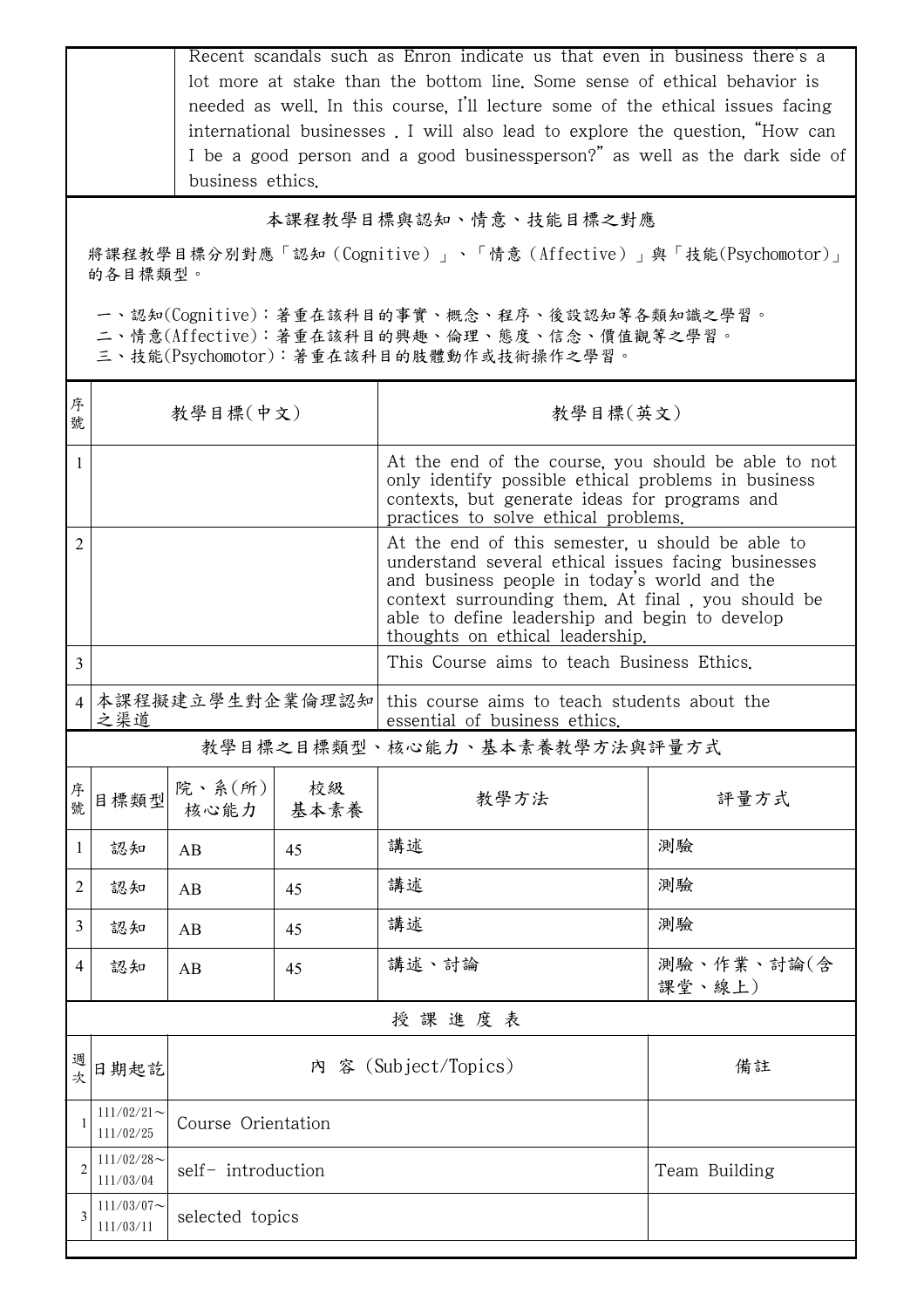| 4                            | $111/03/14$ ~<br>111/03/18 | selected topics                                                                                                                                                                                                                                                                                                                                                                                                                                                                                                                                                                                                                                                                                                                                                                                                                                                                               | quiz $1(10 \text{ pts})$ |  |
|------------------------------|----------------------------|-----------------------------------------------------------------------------------------------------------------------------------------------------------------------------------------------------------------------------------------------------------------------------------------------------------------------------------------------------------------------------------------------------------------------------------------------------------------------------------------------------------------------------------------------------------------------------------------------------------------------------------------------------------------------------------------------------------------------------------------------------------------------------------------------------------------------------------------------------------------------------------------------|--------------------------|--|
| 5                            | $111/03/21$ ~<br>111/03/25 | blood diamond                                                                                                                                                                                                                                                                                                                                                                                                                                                                                                                                                                                                                                                                                                                                                                                                                                                                                 | Assignment $1(10pts)$    |  |
| 6                            | $111/03/28$ ~<br>111/04/01 | selected topics                                                                                                                                                                                                                                                                                                                                                                                                                                                                                                                                                                                                                                                                                                                                                                                                                                                                               |                          |  |
|                              | $111/04/04$ ~<br>111/04/08 | selected topics                                                                                                                                                                                                                                                                                                                                                                                                                                                                                                                                                                                                                                                                                                                                                                                                                                                                               | quiz $2(10)$ pts)        |  |
| 8                            | $111/04/11$ ~<br>111/04/15 | spring break                                                                                                                                                                                                                                                                                                                                                                                                                                                                                                                                                                                                                                                                                                                                                                                                                                                                                  |                          |  |
| $\mathbf Q$                  | $111/04/18$ ~<br>111/04/22 | review for midterm                                                                                                                                                                                                                                                                                                                                                                                                                                                                                                                                                                                                                                                                                                                                                                                                                                                                            |                          |  |
| 10                           | $111/04/25$ ~<br>111/04/29 | 期中考試週                                                                                                                                                                                                                                                                                                                                                                                                                                                                                                                                                                                                                                                                                                                                                                                                                                                                                         |                          |  |
| 11                           | $111/05/02$ ~<br>111/05/06 | selected $topic(s)$                                                                                                                                                                                                                                                                                                                                                                                                                                                                                                                                                                                                                                                                                                                                                                                                                                                                           |                          |  |
| 12                           | $111/05/09$ ~<br>111/05/13 | selected $topic(s)$                                                                                                                                                                                                                                                                                                                                                                                                                                                                                                                                                                                                                                                                                                                                                                                                                                                                           |                          |  |
| 13                           | $111/05/16$ ~<br>111/05/20 | quiz $3(10)$ pts)<br>selected $topic(s)$                                                                                                                                                                                                                                                                                                                                                                                                                                                                                                                                                                                                                                                                                                                                                                                                                                                      |                          |  |
| 14                           | $111/05/23$ ~<br>111/05/27 | selected topics                                                                                                                                                                                                                                                                                                                                                                                                                                                                                                                                                                                                                                                                                                                                                                                                                                                                               |                          |  |
| 15                           | $111/05/30$ ~<br>111/06/03 | 20pts<br>Group presentation week                                                                                                                                                                                                                                                                                                                                                                                                                                                                                                                                                                                                                                                                                                                                                                                                                                                              |                          |  |
| 16                           | $111/06/06$ ~<br>111/06/10 | Group Presentation week                                                                                                                                                                                                                                                                                                                                                                                                                                                                                                                                                                                                                                                                                                                                                                                                                                                                       |                          |  |
| 17                           | $111/06/13$ ~<br>111/06/17 | group presentation week                                                                                                                                                                                                                                                                                                                                                                                                                                                                                                                                                                                                                                                                                                                                                                                                                                                                       |                          |  |
| 18                           | $111/06/20$ ~<br>111/06/24 | 期末考試週                                                                                                                                                                                                                                                                                                                                                                                                                                                                                                                                                                                                                                                                                                                                                                                                                                                                                         |                          |  |
| 修課應<br>注意事項                  |                            | note: Mark of Usual pts refers to the assignments<br>Active participation means making contributions to the "intellectual"<br>conversation. My interest is not based on the "right" or "wrong", it is based<br>on if you have make a contribution to the development of the issues under<br>study by the class (group), and whether you have moved the class (group)<br>forward.<br>Failure to participate penalizes you and the class in depriving all of us from<br>your insights into the course. That is, you lose the chance to learn from<br>others, and eventually you will lose incentive to learn from the course.<br>To maximize the communication outcomes, students are required to submit<br>individual background information and choose group partners after the first<br>class. I will help to organize your team structure and inform you by the end<br>of the second class. |                          |  |
|                              |                            | 2 Group Presentation<br>Each group is required to choose one course-related topic to provide oral<br>presentation/debate in the end of this semester. The topic for presentation<br>will be discussed in the class. Each group's<br>presentation shall be limited by 30 minutes. There is no need for the<br>presentation group to submit an extra written-report.                                                                                                                                                                                                                                                                                                                                                                                                                                                                                                                            |                          |  |
|                              | 教學設備                       | 電腦、投影機                                                                                                                                                                                                                                                                                                                                                                                                                                                                                                                                                                                                                                                                                                                                                                                                                                                                                        |                          |  |
| 教科書與<br>South Western.<br>教材 |                            | Fraedrich et al. 2022, Ethical Decision Making for Business, 13th edition,                                                                                                                                                                                                                                                                                                                                                                                                                                                                                                                                                                                                                                                                                                                                                                                                                    |                          |  |